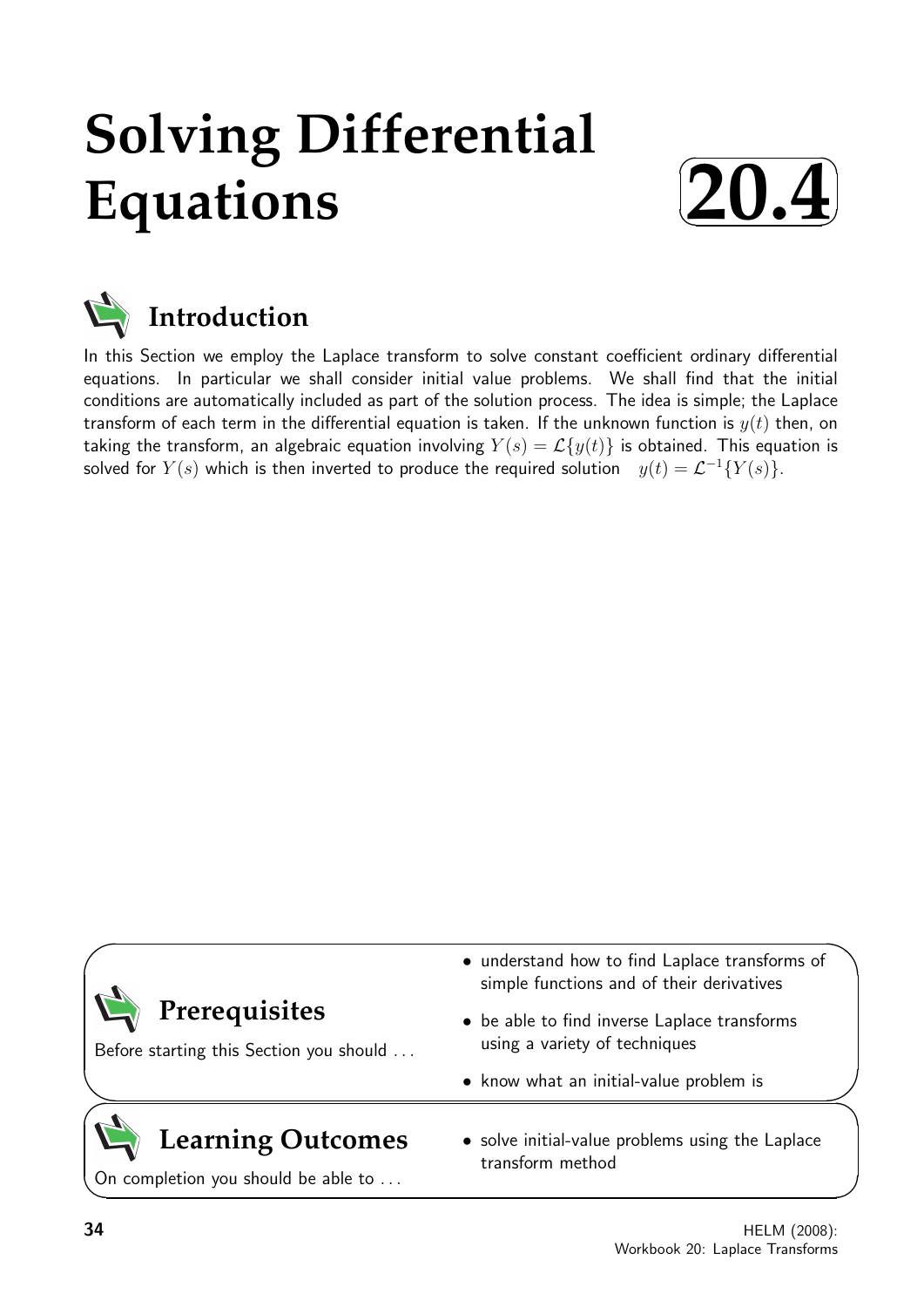

### **1. Solving ODEs using Laplace transforms**

We begin with a straightforward initial value problem involving a first order constant coefficient differential equation. Let us find the solution of

$$
\frac{dy}{dt} + 2y = 12e^{3t} \qquad y(0) = 3
$$

using the Laplace transform approach.

Although it is not stated explicitly we shall assume that  $y(t)$  is a causal function (we have no interest in the value of  $y(t)$  if  $t < 0$ .) Similarly, the function on the right-hand side of the differential equation  $(12e^{3t})$ , the 'forcing function', will be assumed to be causal. (Strictly, we should write  $12e^{3t}u(t)$  but the step function  $u(t)$  will often be omitted.) Let us write  $\mathcal{L}{y(t)} = Y(s)$ . Then, taking the Laplace transform of every term in the differential equation gives:

$$
\mathcal{L}\{\frac{dy}{dt}\} + \mathcal{L}\{2y\} = \mathcal{L}\{12e^{3t}\}
$$

Now

$$
\mathcal{L}\left\{\frac{dy}{dt}\right\} = -y(0) + sY(s) = -3 + sY(s)
$$
  

$$
\mathcal{L}\left\{2y\right\} = 2Y(s) \quad \text{and} \quad \mathcal{L}\left\{12e^{3t}\right\} = \frac{12}{s-3}
$$

Substituting these expressions into the transformed version of the differential equation gives:

$$
[-3 + sY(s)] + 2Y(s) = \frac{12}{s - 3}
$$

Solving for  $Y(s)$  we have

$$
(s+2)Y(s) = \frac{12}{s-3} + 3 = \frac{3+3s}{s-3}
$$

Therefore

$$
Y(s) = \frac{3(s+1)}{(s+2)(s-3)}
$$

Now, using partial fractions, this last expression can be written in a more convenient form:

$$
Y(s) = \frac{3/5}{(s+2)} + \frac{12/5}{(s-3)}
$$

and then, inverting:

$$
y(t) = \mathcal{L}^{-1}{Y(s)} = \frac{3}{5}\mathcal{L}^{-1}\left\{\frac{1}{s+2}\right\} + \frac{12}{5}\mathcal{L}^{-1}\left\{\frac{1}{s-3}\right\}
$$

thus

$$
y(t) = \frac{3}{5}e^{-2t}u(t) + \frac{12}{5}e^{3t}u(t)
$$

This is the solution to the given initial value problem.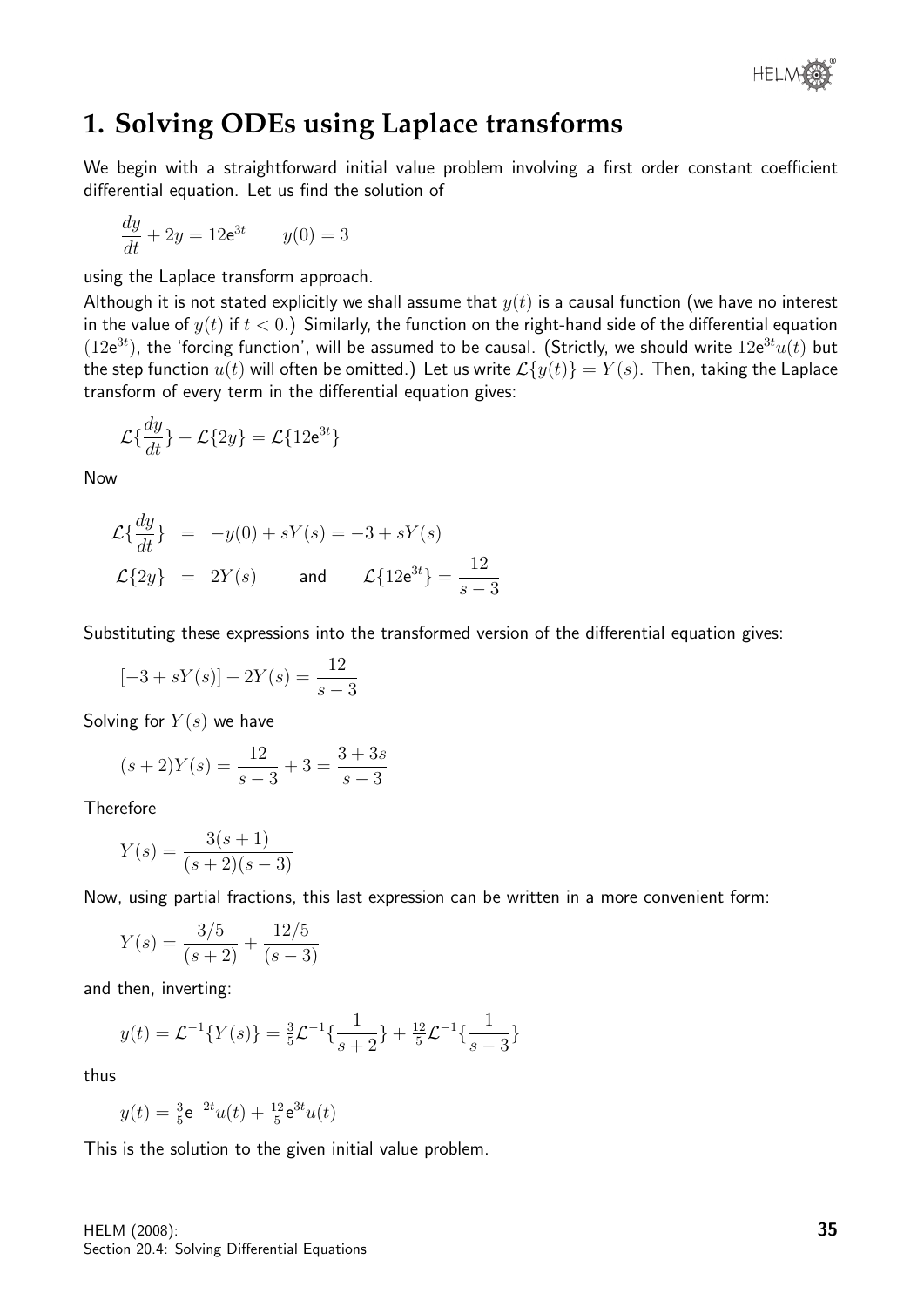

The equation governing the build up of charge,  $q(t)$ , on the capacitor of an RC circuit is  $R$  $dq$  $\frac{dq}{dt} +$ 1  $\frac{1}{C}q = v_0$ 



where  $v_0$  is the constant d.c. voltage. Initially, the circuit is relaxed and the circuit is then 'closed' at  $t = 0$  and so  $q(0) = 0$  is the initial condition for the charge. Use the Laplace transform method to solve the differential equation for  $q(t)$ .

Assume the forcing term  $v_0$  is causal.

Begin by finding an expression for  $Q(s) = \mathcal{L}{q(t)}$ :

#### Your solution

Answer

 $Q(s) = \frac{v_0 C}{\sqrt{BC}}$  $\frac{s(3C)}{s(RCs+1)}$  since, taking the Laplace transform of each term in the differential equation:

$$
R\mathcal{L}\{\frac{dq}{dt}\} + \frac{1}{C}\mathcal{L}\{q\} = \mathcal{L}\{v_0\}
$$
  
i.e. 
$$
R[-q(0) + sQ(s)] + \frac{1}{C}Q(s) = \frac{v_0}{s}
$$

where, we emphasize, the Laplace transform of the constant term  $v_0$  is  $\frac{v_0}{s}$ .

Inserting  $q(0) = 0$  we have, after some rearrangement,

$$
Q(s) = \frac{v_0 C}{s(RCs + 1)}
$$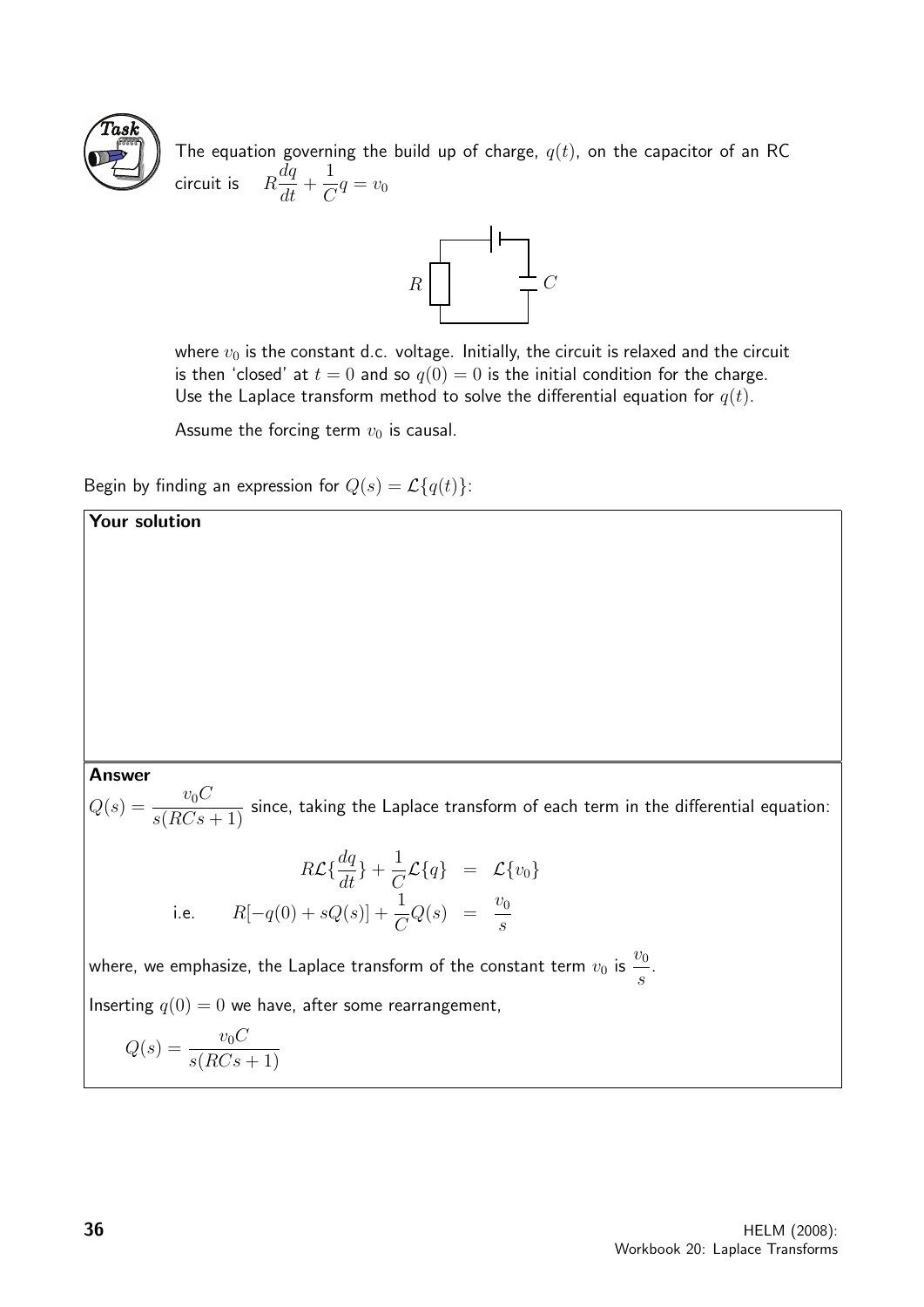

Now expand the expression using partial fractions:



The Laplace transform method is also applied to higher-order differential equations in a similar way.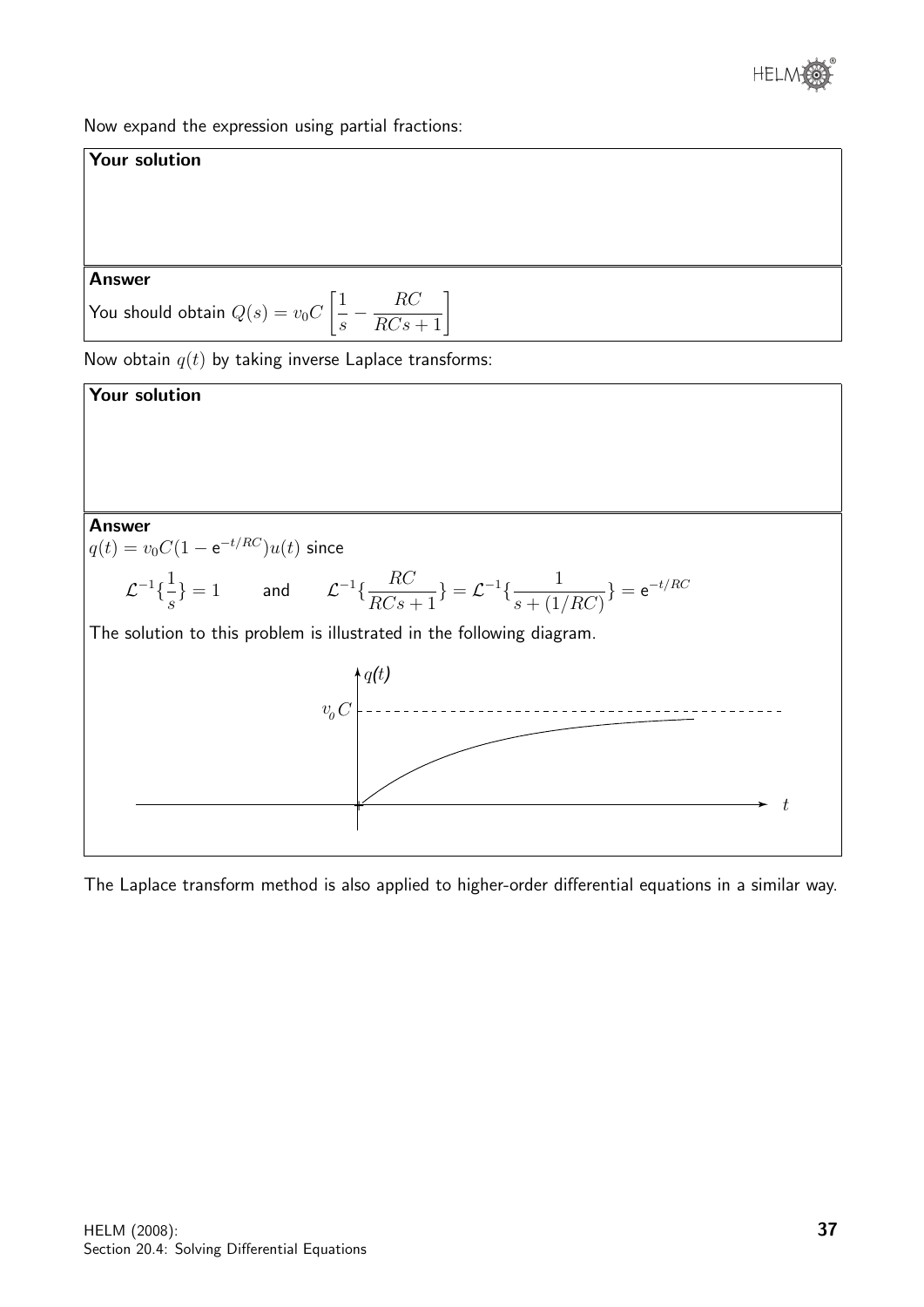

Solve the second-order initial-value problem:

$$
\frac{d^2y}{dt^2} + 2\frac{dy}{dt} + 2y = e^{-t} \qquad y(0) = 0, \quad y'(0) = 0
$$

using the Laplace transform method.

#### Solution

As usual we shall assume the forcing function is causal (i.e. is really  $e^{-t}u(t)$ .0 Taking the Laplace transform of each term:

$$
\mathcal{L}\{\frac{d^2y}{dt^2}\} + 2\mathcal{L}\{\frac{dy}{dt}\} + 2\mathcal{L}\{y\} = \mathcal{L}\{e^{-t}\}
$$

that is,

$$
[-y'(0) - sy(0) + s2Y(s)] + 2[-y(0) + sY(s)] + 2Y(s) = \frac{1}{s+1}
$$

Inserting the initial conditions and rearranging:

$$
Y(s)[s^2 + 2s + 2] = \frac{1}{s+1}
$$
 i.e.  $Y(s) = \frac{1}{(s+1)(s^2 + 2s + 2)}$ 

Then, using partial fractions:

$$
\frac{1}{(s+1)(s^2+2s+2)} \equiv \frac{1}{s+1} - \frac{(s+1)}{s^2+2s+2} \equiv \frac{1}{s+1} - \frac{(s+1)}{(s+1)^2+1}
$$

where we have completed the square in the second term of the right-hand side. We can now take the inverse Laplace transform:

$$
y(t) = \mathcal{L}^{-1}{Y(s)} = \mathcal{L}^{-1}\left{\frac{1}{s+1}\right} - \mathcal{L}^{-1}\left{\frac{s+1}{(s+1)^2+1}\right}
$$

$$
= (e^{-t} - e^{-t}\cos t)u(t)
$$

which is the solution to the initial value problem.

#### **Exercises**

Use Laplace transforms to solve:  
\n1. 
$$
\frac{dx}{dt} + x = 9e^{2t} \qquad x(0) = 3
$$
\n2. 
$$
\frac{d^2x}{dt^2} + x = 2t \qquad x(0) = 0 \quad x'(0) = 5
$$
\nAnswers 1. 
$$
x(t) = 3e^{2t} \qquad 2. \quad x(t) = 3\sin t + 2t
$$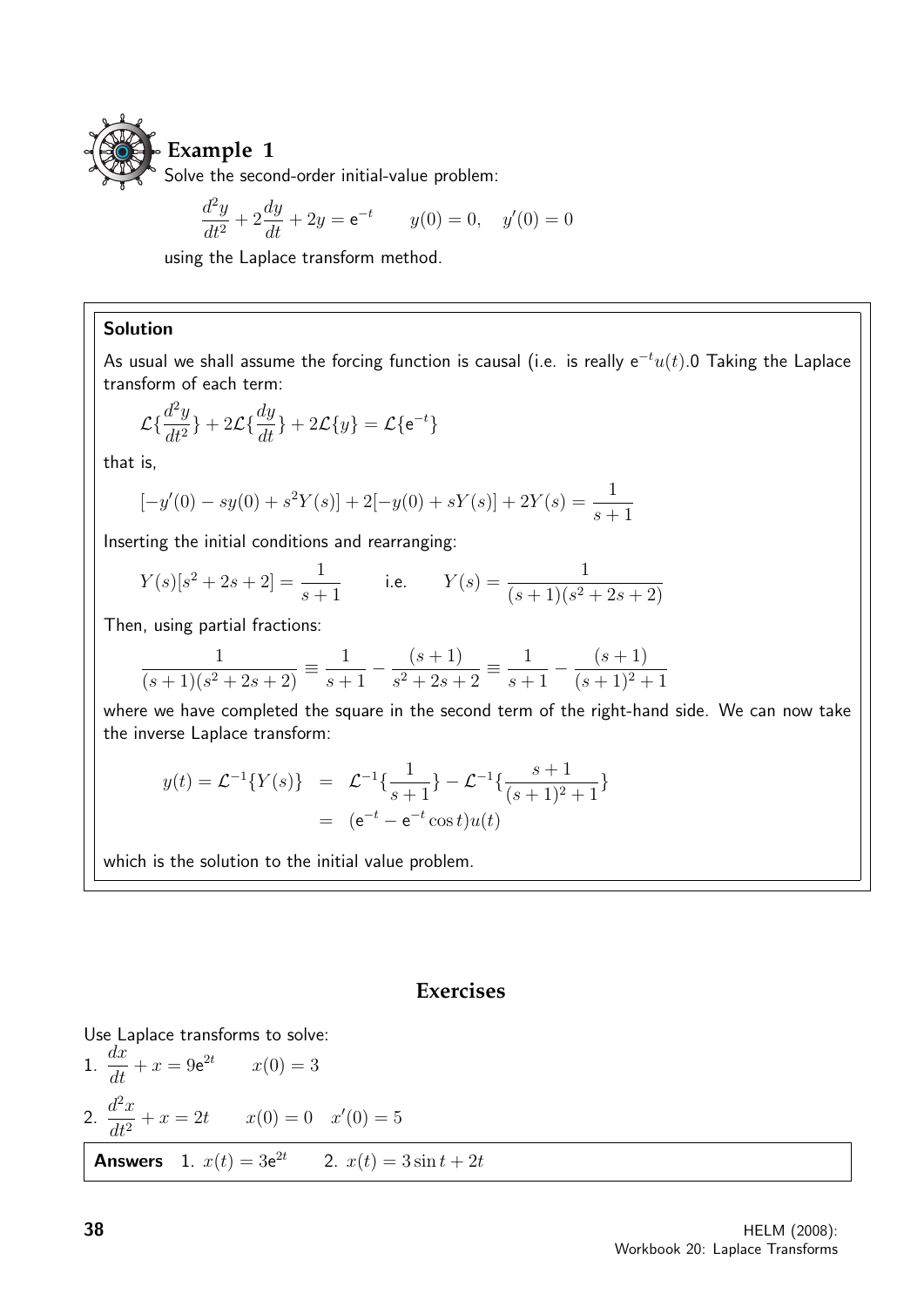## **Example 2**

A damped spring, constrained to move in one direction, such as might be found in a railway buffer, is subjected to an impulse of duration 5 seconds. The spring constant divided by the mass causing the impulse is 10 m<sup>-2</sup> s<sup>-2</sup> and the frictional force divided by this mass is  $2 \text{ m}^{-2} \text{s}^{-2}$ .

- (a) Write down the equation governing the motion in terms of the displacement x m and time t seconds including the impulse  $u(t)$ .
- (b) Write down the initial conditions on the displacement  $(x)$  and velocity.
- (c) Solve the equation for displacement as a function of time.
- (d) Draw a graph of the oscillations for  $t = 0$  to 10 s.

#### Solution

(a) Since the system involves a restoring force and friction, after dividing through by the mass, the equation of motion may be written:

$$
\frac{d^2x}{dt^2} + 2\frac{dx}{dt} + 10x = u(t) - u(t-5)
$$

where the right-hand side represents the impulse being switched on at  $t = 0$  s and switched off at  $t = 5$  s.

- (b) Since the system starts from rest  $x(0) = x'(0) = 0$ .
- (c) Taking the Laplace Transform of each term of the differential equation gives

$$
\mathcal{L}\left[\frac{d^2x}{dt^2}\right] + 2\mathcal{L}\left[\frac{dx}{dt}\right] + 10\mathcal{L}\left[x\right] = \mathcal{L}\left[u(t)\right] - \mathcal{L}\left[u(t-5)\right]
$$
  
i.e. 
$$
s^2X(s) - x(0) - s\ x'(0) + 2(s\ X(s) - x(0)) + 10X(s) = \frac{1}{s} - \frac{1}{s}e^{-5s}
$$

but as  $x(0)=x^{\prime}(0)=0$ , this simplifies to  $\;s^2X(s)+2\;s\;X(s)+10X(s)=\frac{1}{s}$ s  $\left[1-e^{-5s}\right]$ 

i.e. 
$$
X(s) = \frac{1}{s(s^2 + 2s + 10)} \left[ 1 - e^{-5s} \right]
$$
  
\n
$$
= \left[ \frac{1}{10} \cdot \frac{1}{s} - \frac{1}{10} \cdot \frac{s+2}{s^2 + 2s + 10} \right] \left[ 1 - e^{-5s} \right] \text{ (using partial fractions)}
$$
  
\n
$$
= \left[ \frac{1}{10} \cdot \frac{1}{s} - \frac{1}{10} \cdot \frac{s+1}{(s+1)^2 + 3^2} - \frac{1}{30} \cdot \frac{3}{(s+1)^2 + 3^2} \right] \left[ 1 - e^{-5s} \right]
$$
  
\n
$$
= \frac{1}{10} \cdot \frac{1}{s} - \frac{1}{10} \cdot \frac{s+1}{(s+1)^2 + 3^2} - \frac{1}{30} \cdot \frac{3}{(s+1)^2 + 3^2}
$$
  
\n
$$
- \frac{1}{10} \cdot \frac{1}{s} e^{-5s} + \frac{1}{10} \cdot \frac{s+1}{(s+1)^2 + 3^2} e^{-5s} + \frac{1}{30} \cdot \frac{3}{(s+1)^2 + 3^2} e^{-5s}
$$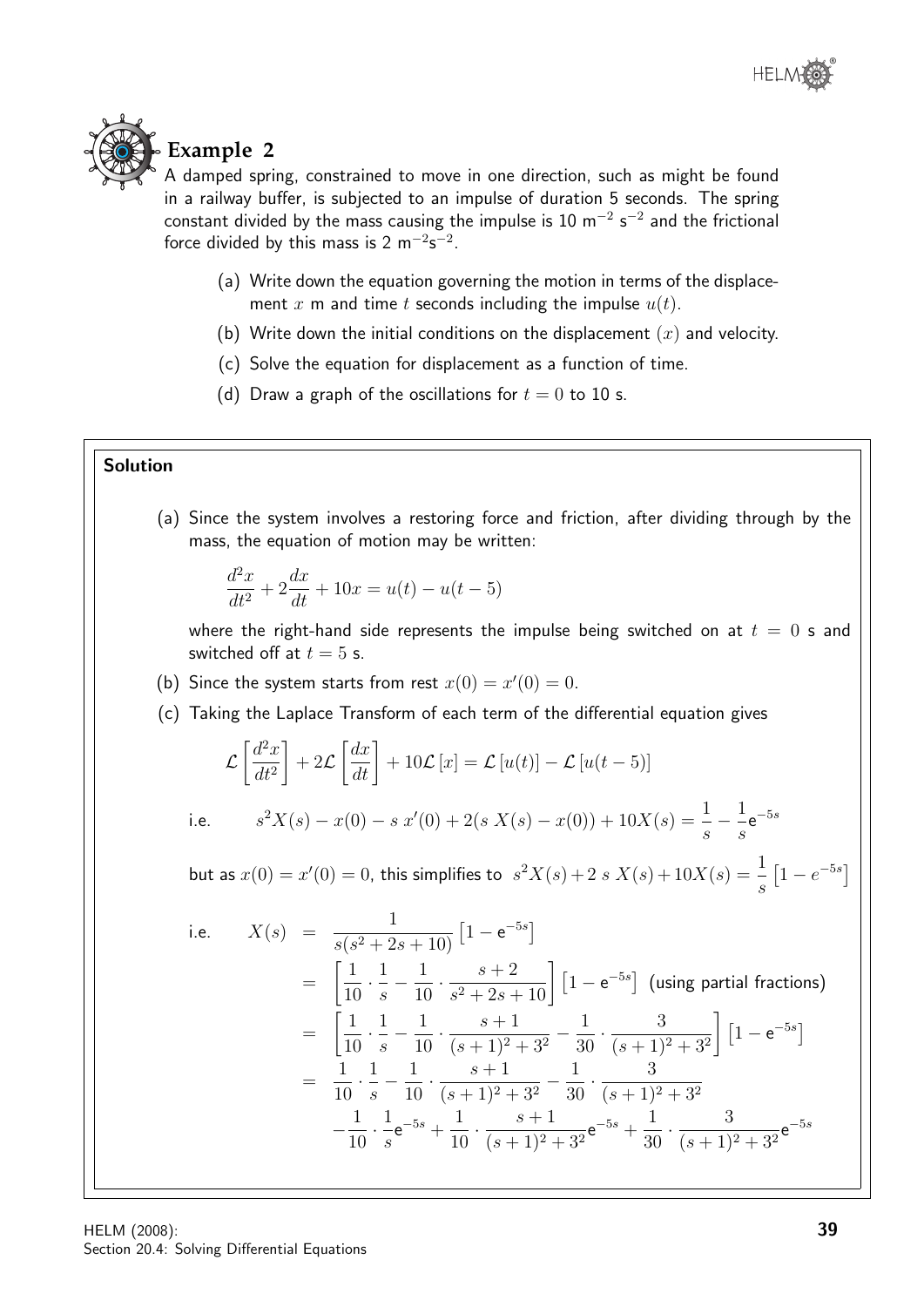

## **2. Solving systems of differential equations**

The Laplace transform method is also well suited to solving systems of differential equations. A simple example will illustrate the technique.

Let  $x(t)$ ,  $y(t)$  be two independent functions which satisfy the coupled differential equations

$$
\frac{dx}{dt} + y = e^{-t}
$$
  

$$
\frac{dy}{dt} - x = 3e^{-t}
$$
  

$$
x(0) = 0, y(0) = 1
$$

Now, using a traditional approach, we could try to eliminate one of the unknown functions from this system: for example, from the first:

 $\frac{dy}{dt} = -e^{-t} - \frac{d^2x}{dt^2}$  $dt^2$ (taking the derivative and rearranging)

This can then be substituted in the second equation:  $\displaystyle{\frac{dy}{dt}-x=3\text{e}^{-t}}$ , to give:

$$
-\frac{d^2x}{dt^2} - x = 4e^{-t}
$$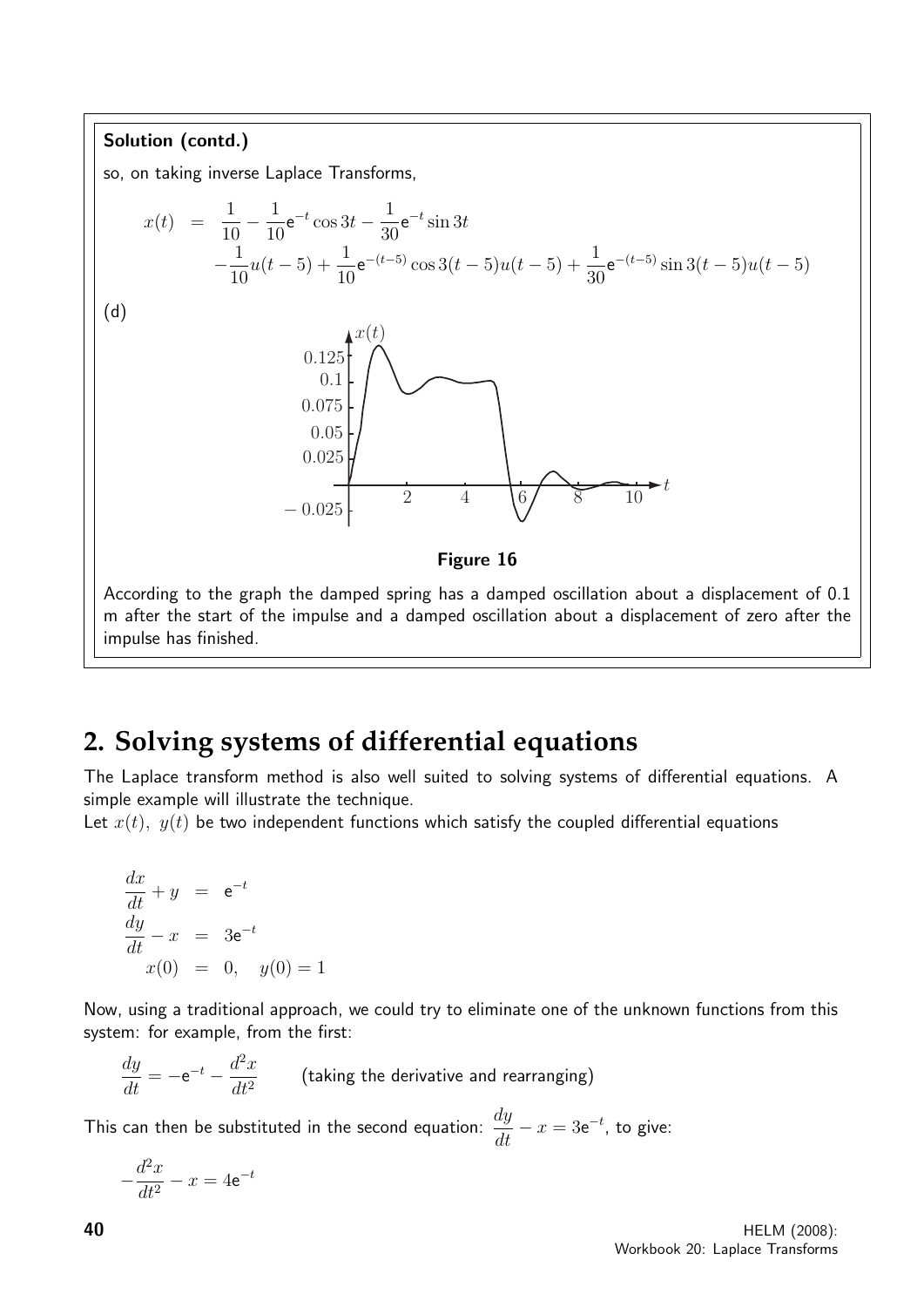

which can then be solved in the normal way (either using the complementary function/particular integral approach or else the Laplace transform approach.) However, this approach is not workable if we have large numbers of first order differential equations to deal with. Let us instead use the Laplace transform directly.

If we use the notation that

 $\mathcal{L}{x(t)} = X(s)$  and  $\mathcal{L}{y(t)} = Y(s)$ 

then, by taking the Laplace transform of every term in the given differential equations, we obtain:

$$
-x(0) + sX(s) + Y(s) = \frac{1}{s+1}
$$
  

$$
-y(0) + sY(s) - X(s) = \frac{3}{s+1}
$$

which, using the initial conditions and rearranging gives

$$
sX(s) + Y(s) = \frac{1}{s+1}
$$
  
-X(s) + sY(s) =  $\frac{s+4}{s+1}$ 



Taking the Laplace transform converts a system of differential equations into a system of algebraic simultaneous equations.

We can solve these algebraic equations (in  $X(s)$  and  $Y(s)$ ) using a variety of techniques (inverse matrix; Cramer's determinant method etc.) Here we will use Cramer's method.

$$
X(s) = \frac{\begin{vmatrix} \frac{1}{s+1} & 1\\ \frac{s+4}{s+1} & s \end{vmatrix}}{\begin{vmatrix} s & 1\\ -1 & s \end{vmatrix}} = \frac{\frac{s}{s+1} - \frac{s+4}{s+1}}{\frac{-4}{s^2+1}} = \frac{2(s-1)}{\frac{s^2+1}{s^2+1}} - \frac{2}{s+1}
$$

and

$$
Y(s) = \frac{\begin{vmatrix} s & \frac{1}{s+1} \\ -1 & \frac{s+4}{s+1} \end{vmatrix}}{\begin{vmatrix} s & 1 \\ -1 & s \end{vmatrix}} = \frac{\frac{s(s+4)}{s+1} + \frac{1}{s+1}}{\frac{s^2+1}{s^2+1}}
$$

$$
= \frac{s^2+4s+1}{(s^2+1)(s+1)} = -\frac{1}{s+1} + \frac{2(s+1)}{s^2+1}
$$

HELM (2008): Section 20.4: Solving Differential Equations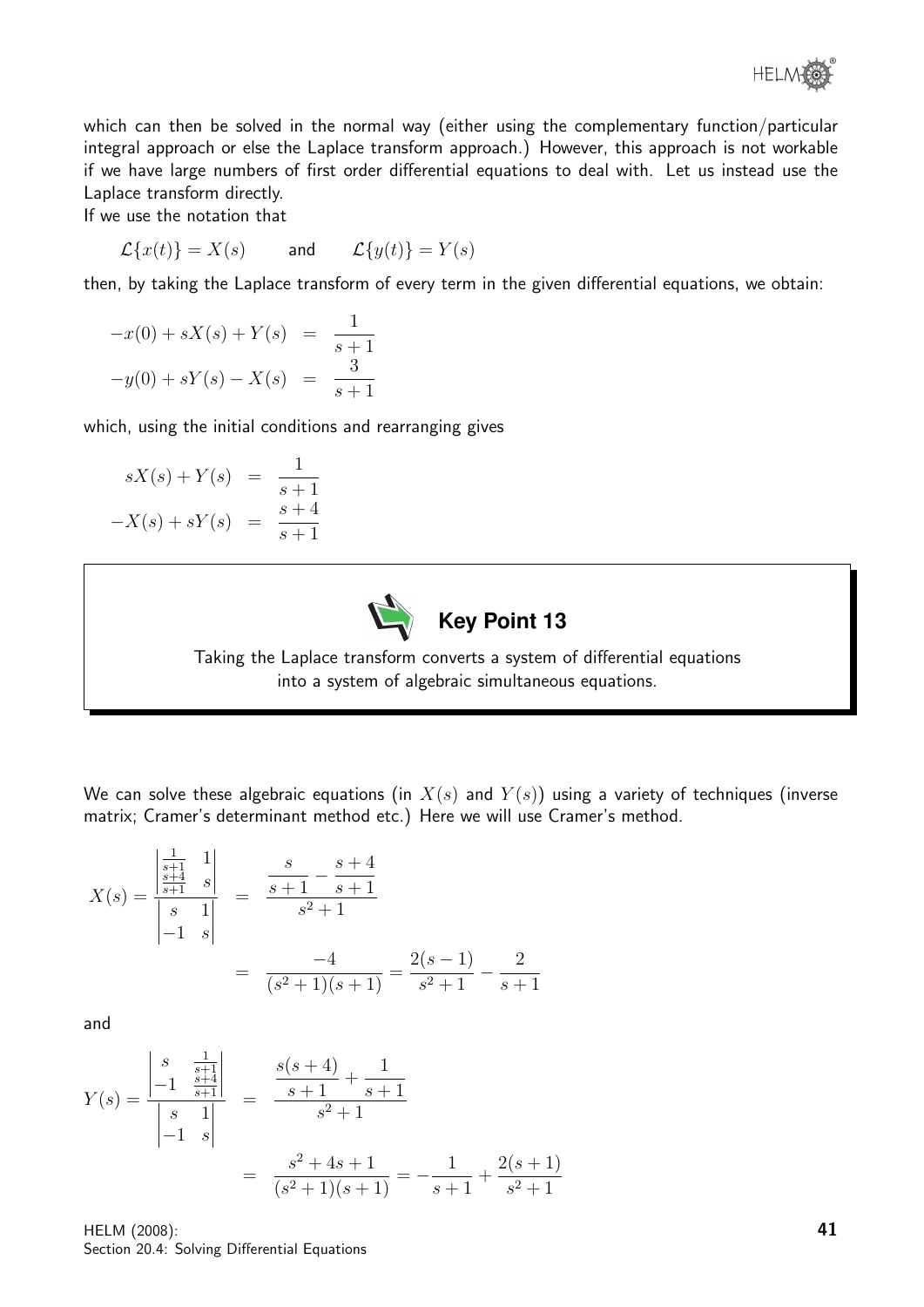The last lines in each case having been obtained using partial fractions. We can now invert  $X(s)$ ,  $Y(s)$ to find  $x(t)$ ,  $y(t)$ :

$$
x(t) = \mathcal{L}^{-1}{X(s)} = 2\mathcal{L}^{-1}\left{\frac{s}{s^2+1}\right} - 2\mathcal{L}^{-1}\left{\frac{1}{s^2+1}\right} - 2\mathcal{L}^{-1}\left{\frac{1}{s+1}\right}
$$
  
\n
$$
= (2\cos t - 2\sin t - 2e^{-t})u(t)
$$
  
\n
$$
y(t) = \mathcal{L}^{-1}{Y(s)} = -\mathcal{L}^{-1}\left{\frac{1}{s+1}\right} + 2\mathcal{L}^{-1}\left{\frac{s}{s^2+1}\right} + 2\mathcal{L}^{-1}\left{\frac{1}{s^2+1}\right}
$$
  
\n
$$
= (-e^{-t} + 2\cos t + 2\sin t)u(t)
$$

(Note that once the solution for  $x(t)$  is found the solution for  $y(t)$  may be easier to obtain by substituting in the differential equation:  $y = e^{-t} - \frac{dx}{dt}$  $\frac{dx}{dt}$  rather than using Laplace transforms.)



Use the Laplace transform to solve the coupled differential equations:

$$
\frac{dy}{dt} - x = 0, \qquad \frac{dx}{dt} + y = 1, \qquad x(0) = -1, \quad y(0) = 1
$$

Begin by obtaining a system of algebraic equations for  $X(s)$  and  $Y(s)$ :

Your solution

Answer

Writing  $\mathcal{L}{x(t)} = X(s)$  and  $\mathcal{L}{y(t)} = Y(s)$  you should obtain the set of transformed equations

$$
-1 + sY(s) - X(s) = 0
$$
  

$$
1 + sX(s) + Y(s) = \frac{1}{s}
$$

which, when re-arranged, are

$$
-X(s) + sY(s) = 1
$$

$$
sX(s) + Y(s) = \frac{1-s}{s}
$$

Now solve these equations for  $X(s)$  and  $Y(s)$ :

Your solution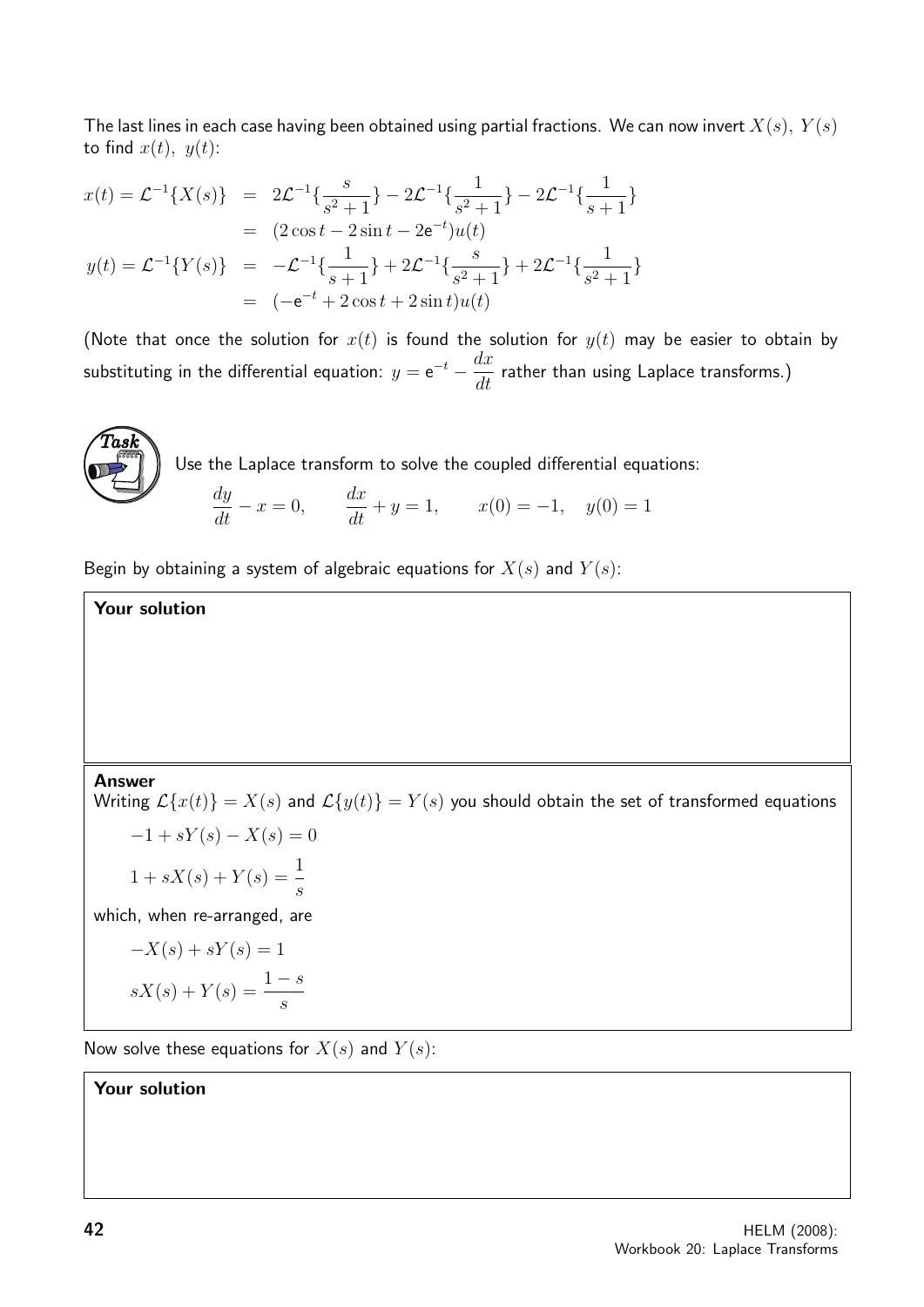

Answer

$$
X(s) = -\frac{s}{1+s^2} \qquad Y(s) = \frac{1}{s} - \frac{1}{1+s^2}
$$

Now find the required solution by obtaining the inverse Laplace transforms:

#### Your solution

Answer You should obtain  $x(t) = -\cos t \cdot u(t)$  and  $y(t) = (1 - \sin t) \cdot u(t)$ . This follows since

 $\mathcal{L}^{-1}\{-\frac{s}{1+s}\}$  $\frac{s}{1+s^2}$ } = - cos t.u(t)  $\mathcal{L}^{-1}\left\{\frac{1}{s}\right\}$ s  $\} = u(t) \qquad \mathcal{L}^{-1}\{-\frac{1}{1+t}\}$  $\frac{1}{1+s^2}$ } = -sin t.u(t)

#### **Exercises**

1. Solve the given system of differential equations for the initial conditions specified.

(a) 
$$
\frac{dx}{dt} = y
$$
  $\frac{dy}{dt} = x$   $x(0) = 1$   $y(0) = 0$   
\n(b)  $\frac{dx}{dt} = 4x - 2y$   $\frac{dy}{dt} = 5x + 2y$   $x(0) = 2$   $y(0) = -2$ 

2. The Laplace transform can also be used to solve a pair of coupled second order differential equations.

Solve, for the given initial conditions,

$$
\frac{d^2x}{dt^2} = y + \sin t \qquad x(0) = 1 \quad x'(0) = 0
$$
  

$$
\frac{d^2y}{dt^2} = -\frac{dx}{dt} + \cos t \qquad y(0) = -1 \quad y'(0) = -1
$$

(Note that the initial conditions on each of  $x(t)$  and  $y(t)$  are needed in the second order situation.)

#### Answer

1. (a) 
$$
x = \cosh t
$$
,  $y = \sinh t$  (b)  $x = e^{3t}(2\cos 3t + 2\sin 3t)$ ,  $y = e^{3t}(-2\cos 3t + 4\sin 3t)$   
2.  $x = \cos t$ ,  $y = -\cos t - \sin t$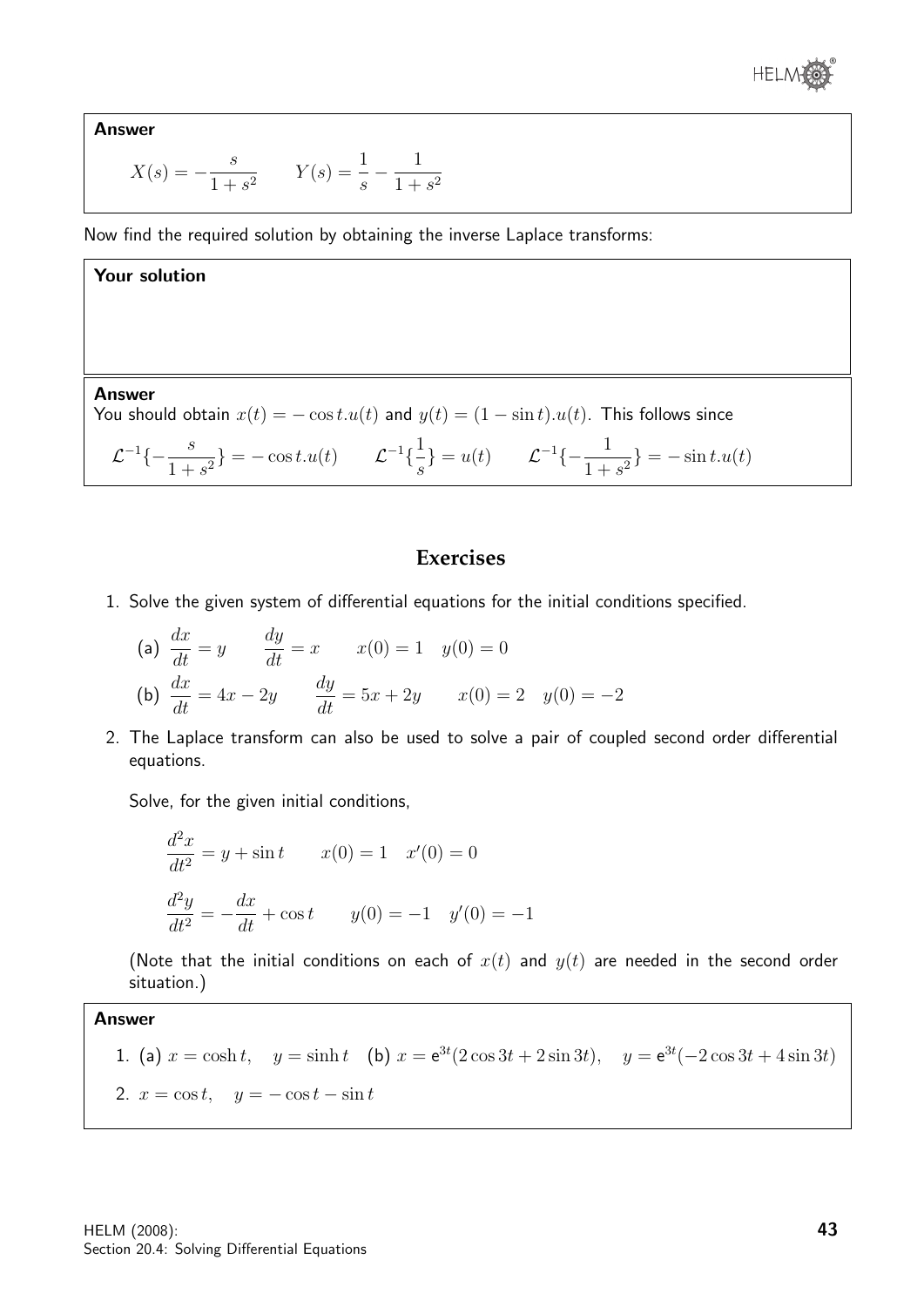## **3. Applications of systems of differential equations**

Coupled electrical circuits and mechanical vibrating systems involving several masses in springs offer examples of engineering systems modelled by systems of differential equations.

#### **Electrical circuits**

Consider the RL (resistance/inductance) circuit with a voltage  $v(t)$  applied as shown in Figure 17.



#### Figure 17

If  $i_1$  and  $i_2$  denote the currents in each loop we obtain, using Kirchhoff's voltage law:

- $(i)$  in the right loop:  $\frac{di_1}{dt} + R_2(i_1 - i_2) + R_1i_1 = v(t)$
- (ii) in the left loop:  $L_2$  $\frac{di_2}{dt} + R_2(i_2 - i_1) = 0$



Suppose, in the above circuit, that  $L_1 = 0.8$  henry,  $L_2 = 1$  henry,  $R_1 = 1.4 \Omega$   $R_2 = 1 \Omega$ . Assume zero initial conditions:  $i_1(0) = i_2(0) = 0$ . Suppose that the applied voltage is constant:  $v(t) = 100$  volts  $t \ge 0$ . Solve the problem by Laplace transforms.

Begin by obtaining  $V(s)$ , the Laplace transform of  $v(t)$ :

#### Your solution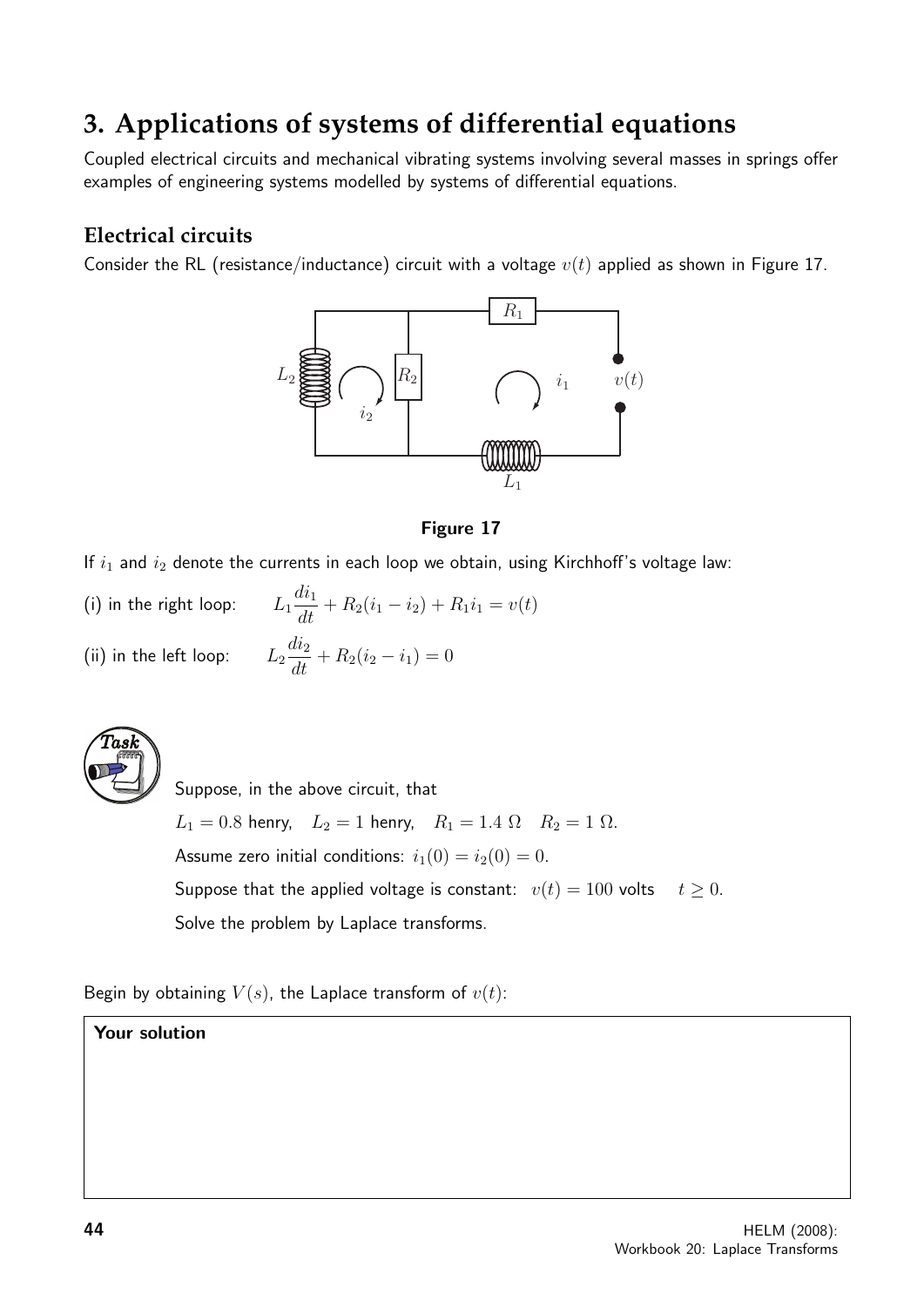

Answer We have, from the definition of the Laplace transform:

$$
V(s) = \int_0^\infty 100 e^{-st} dt = 100 \left[ \frac{e^{-st}}{-s} \right]_0^\infty = \frac{100}{s}
$$

This is simply the Laplace transform of the step function of height 100.

Now insert the parameter values into the differential equations and obtain the Laplace transform of each equation. Denote by  $I_1(s)$ ,  $I_2(s)$  the Laplace transforms of the unknown currents. (These are equivalent to  $X(s)$  and  $Y(s)$  of the theory.):

#### Your solution

#### Answer

$$
0.8\frac{di_1}{dt} + i_1 - i_2 + 1.4i_1 = v(t)
$$

$$
\frac{di_2}{dt} + i_2 - i_1 = 0
$$

Rearranging and dividing the first equation by 0.8:

$$
\frac{di_1}{dt} + 3i_1 - 1.25i_2 = 1.25v(t)
$$

$$
\frac{di_2}{dt} - i_1 + i_2 = 0
$$

Taking Laplace transforms and inserting the initial conditions  $i_1(0) = 0$ ,  $i_2(0) = 0$ :

$$
(s+3)I1(s) - 1.25I2(s) = \frac{125}{s}
$$

$$
-I1(s) + (s+1)I2(s) = 0
$$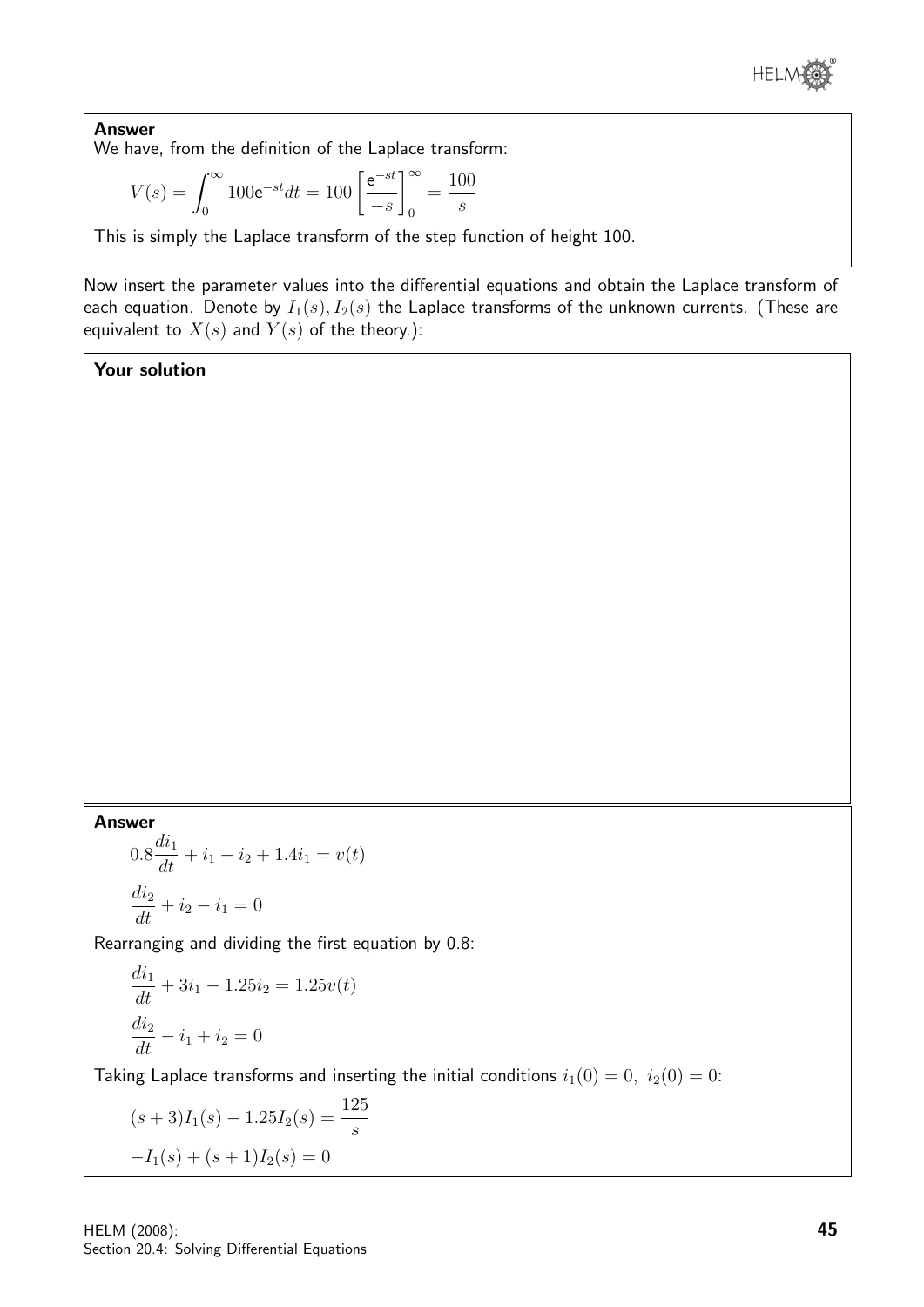Now solve these equations for  $I_1(s)$  and  $I_2(s)$ . Put each expression into partial fractions and finally take the inverse Laplace transform to obtain  $i_1(t)$  and  $i_2(t)$ :

#### Your solution

#### Answer

We find

$$
I_1(s) = \frac{125(s+1)}{s(s+1/2)(s+7/2)} = \frac{500}{7s} - \frac{125}{3(s+1/2)} - \frac{625}{21(s+7/2)}
$$

in partial fractions.

Hence 
$$
i_1(t) = \frac{500}{7} - \frac{125}{3}e^{-t/2} - \frac{625}{21}e^{-7t/2}
$$

Similarly

$$
I_2(s) = \frac{125}{s(s+1/2)(s+7/2)} = \frac{500}{7s} - \frac{250}{3(s+1/2)} + \frac{250}{21(s+7/2)}
$$

which has inverse Laplace transform:

$$
i_2(t) = \frac{500}{7} - \frac{250}{3}e^{-t/2} + \frac{250}{21}e^{-7t/2}
$$

Notice in both cases that  $i_1(t)$  and  $i_2(t)$  tend to the steady state value  $\dfrac{500}{7}$ as  $t$  increases.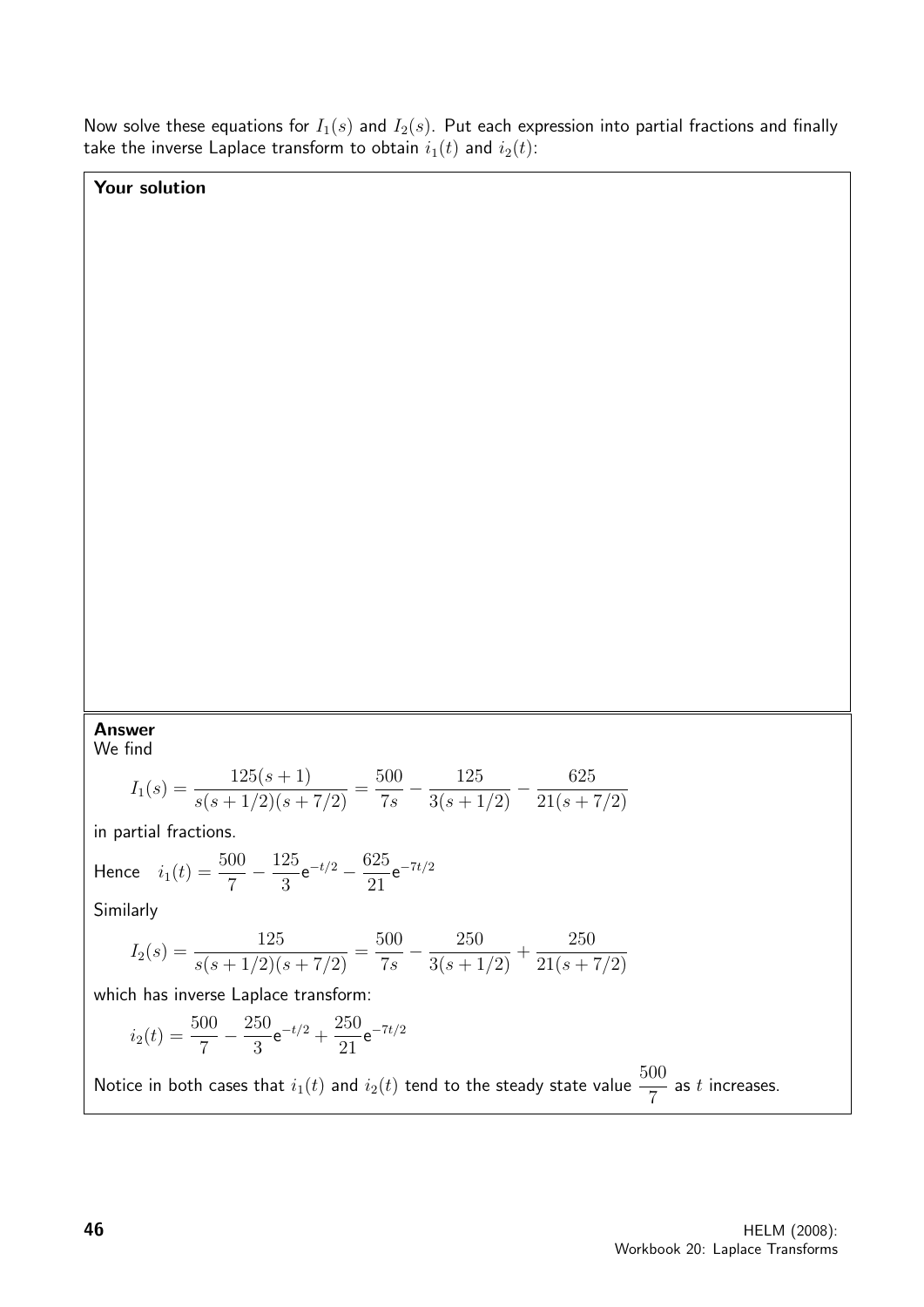

#### **Two masses on springs**

Consider the vibrating system shown:



Figure 18

As you can see, the system consists of two equal masses, both  $m$ , and 3 springs of the same stiffness  $k$ . The governing differential equations can be obtained by applying Newton's second law ('force equals mass times acceleration'): (recall that a single spring of stiffness k will experience a force  $-ky$ if it is displaced a distance  $y$  from its equilibrium.)

In our system therefore

$$
m\frac{d^2y_1}{dt^2} = -ky_1 + k(y_2 - y_1)
$$

$$
m\frac{d^2y_2}{dt^2} = -k(y_2 - y_1) - ky_2
$$

which is a **pair** of second order differential equations.



For the above system, if  $m = 1$ ,  $k = 2$  and the initial conditions are  $y_1(0) = 1$   $y'_1(0) = \sqrt{6}$   $y_2(0) = 1$   $y'_2(0) = -$ √ 6

use Laplace transforms to solve the system of differential equations to find  $y_1(t)$ and  $y_2(t)$ .

Begin by letting  $Y_1(s)$ ,  $Y_2(s)$  be the Laplace transforms of  $y_1(t)$ ,  $y_2(t)$  respectively and take the transforms of the differential equations, inserting the initial conditions:

#### Your solution

Answer

 $(s^2+4)Y_1 - 2Y_2 = s +$ √ 6  $-2Y_1 + (s^2 + 4)Y_2 = s -$ √ 6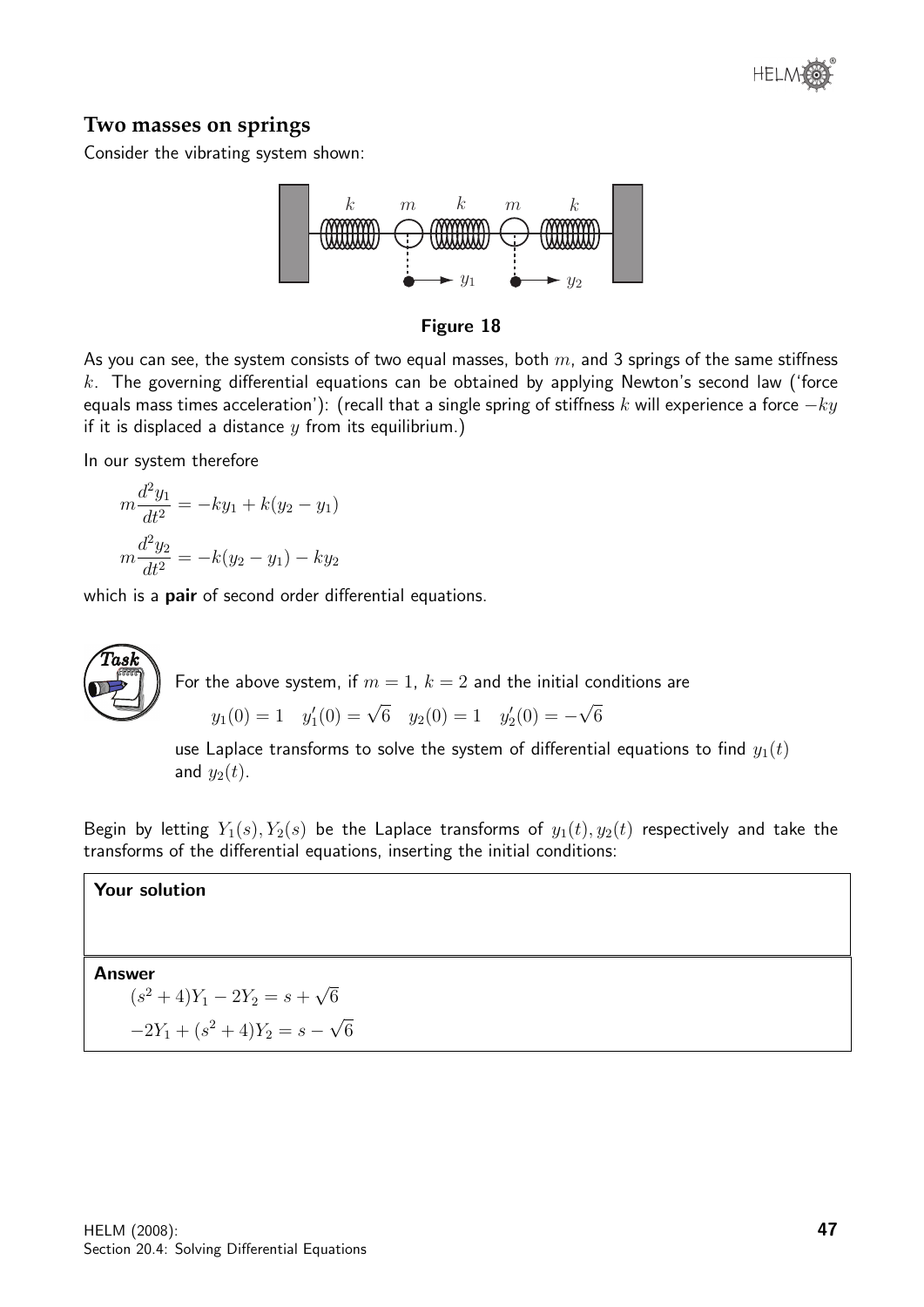Solve these equations (e.g. by Cramer's rule or by Gauss elimination) then use partial fractions and finally take inverse Laplace transforms:

#### Your solution

(Perform the calculation on separate paper and summarise the results here.)

Answer

$$
Y_1(s) = \frac{(s + \sqrt{6})(s^2 + 4) + 2(s - \sqrt{6})}{(s^2 + 4)^2 - 4} = \frac{s}{s^2 + 2} + \frac{\sqrt{6}}{s^2 + 6}
$$

from which  $y_1(t) = \cos \sqrt{2}t + \sin \sqrt{6}t$ 

A similar calculation gives  $y_2(t) = \cos \sqrt{2}t - \sin \sqrt{6}t$ 

We see that the motion of each mass is composed of two harmonic oscillations; the system model was undamped so, on this model, the vibration continues indefinitely.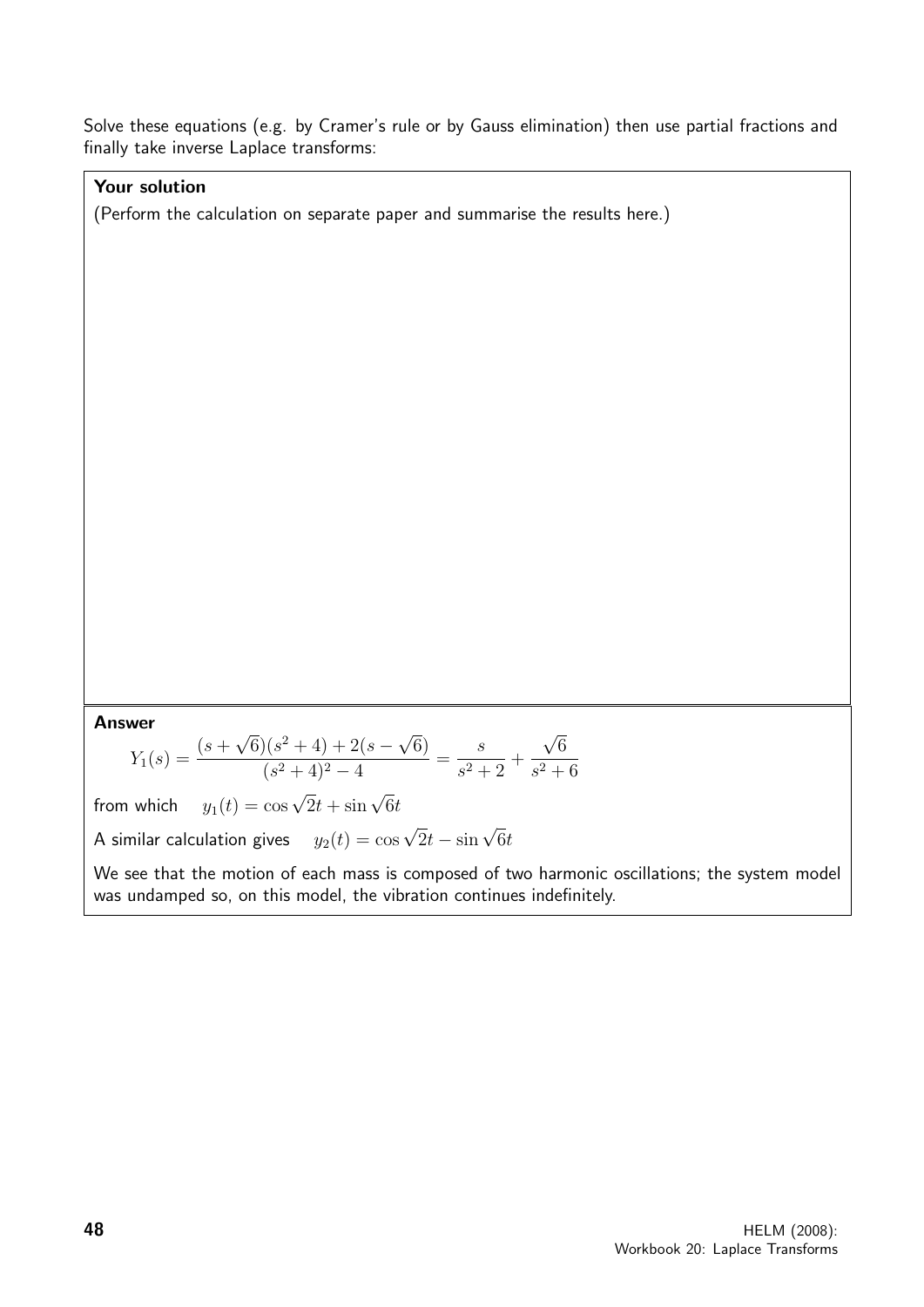

#### **Charge on a capacitor**

In the circuit shown in Figure 19, the switch S is closed at  $t = 0$  with a capacitor charge  $q(0) = q_0 = 0$ constant and  $dq/dt(0) = 0$ .



#### Figure 19

Show that  $q(t) = q_0(t) e^{-\alpha t} \left[ \cos \omega t + \right.$  $\alpha$  $\omega$  $\left\{ \sin \omega t\right\}$  where  $\alpha=$ R 2L and  $\omega^2 = \frac{1}{LC} - \alpha^2$ 

#### Laplace transform properties required

The following properties are needed to solve this problem.

$$
F(s+a) = \mathcal{L}\lbrace e^{-at}f(t)\rbrace
$$
 (P1)

$$
\mathcal{L}\left\{\frac{df(t)}{dt}\right\} = s\{f(t)\} - f(0) \tag{P2}
$$

$$
\mathcal{L}\left\{\frac{d^2f(t)}{dt^2}\right\} = s^2\mathcal{L}\left\{f(t)\right\} - \frac{df}{dt}(0) - s\ f(0) \tag{P3}
$$

$$
\mathcal{L}\{\sin kt\} = \frac{k}{s^2 + k^2} \text{ with } s > 0 \tag{P4}
$$

$$
\mathcal{L}\{\cos kt\} = \frac{s}{s^2 + k^2} \text{ with } s > 0
$$
\n<sup>(P5)</sup>

$$
\mathcal{L}^{-1}\{\mathcal{L}\{f(t)\}\} = f(t) \tag{P6}
$$

**STEP 1** Establish the differential equation for  $q(t)$  using, for example, Kirchhoff's law.

#### Solution

When the switch  $S$  is closed, the inductance  $L$ , capacitance  $C$  and resistance  $R$  give rise to a.c. voltages related by

$$
V_A - V_B = L\frac{di}{dt}, V_B - V_D = R \ i, V_D - V_F = q/C \ \text{respectively.}
$$
  
So since  $V_A - V_F = (V_A - V_B) + (V_B - V_D) + (V_D - V_F) = 0$  and  $i = \frac{dq}{dt}$  we have  

$$
L\frac{d^2q}{dt^2} + R\frac{dq}{dt} + \frac{q}{C} = 0
$$
 (1)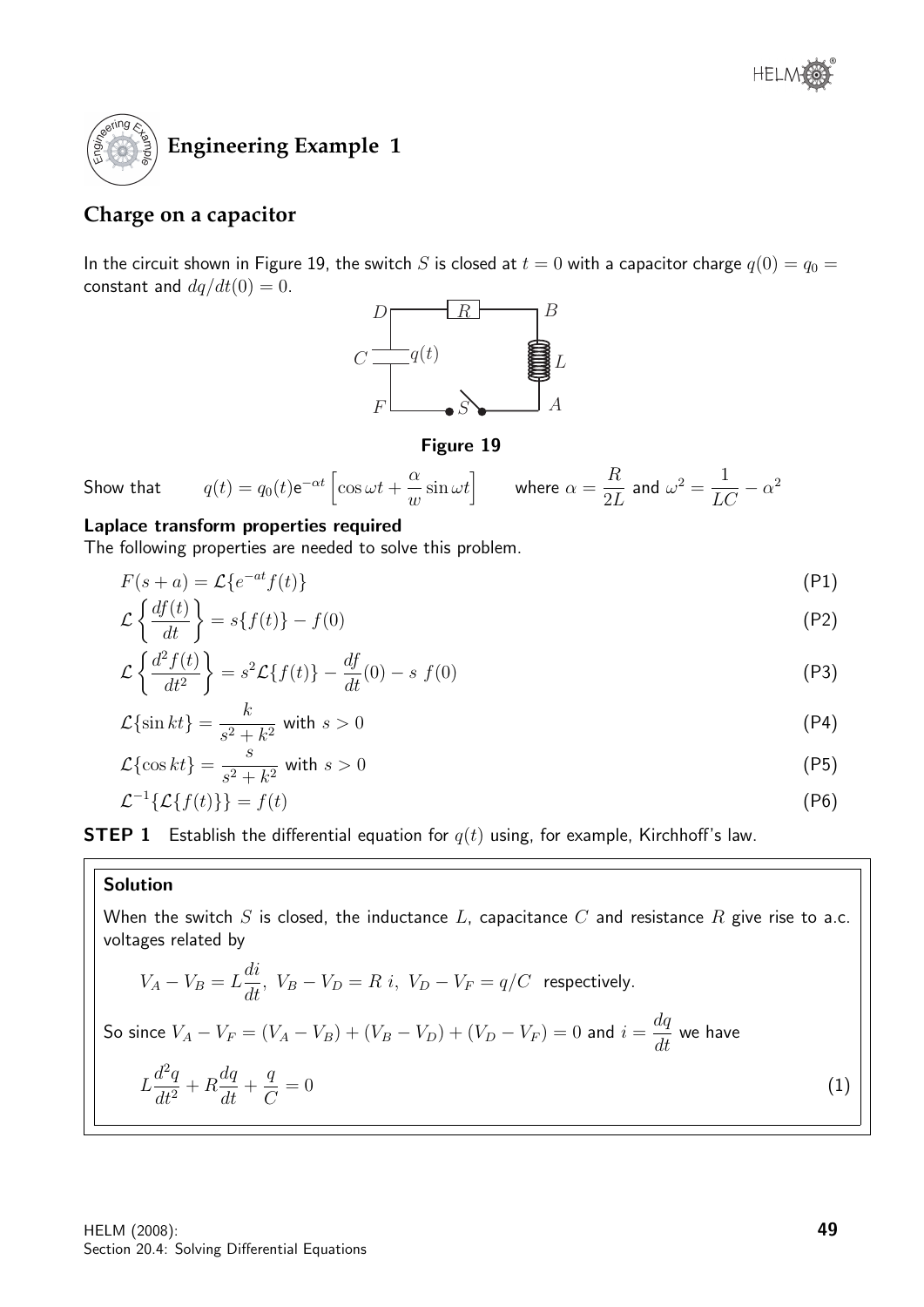**STEP 2** Write the Laplace transform of the differential equation substituting for the initial conditions:

#### Solution

Since the Laplace transform is linear, the transform of differential Equation (1) is

$$
\mathcal{L}\left\{L\frac{d^2q}{dt^2} + R\frac{dq}{dt} + \frac{q}{C}\right\} = L\mathcal{L}\left\{\frac{d^2q}{dt^2}\right\} + R\mathcal{L}\left\{\frac{dq}{dt}\right\} + \mathcal{L}\left\{\frac{q}{C}\right\} = 0.
$$
\n(2)

We deal with each derivative term in turn: Using property (P3),

$$
\mathcal{L}\left\{\frac{d^2q}{dt^2}\right\} = s^2 \mathcal{L}\left\{q(t)\right\} - \frac{dq}{dt}(0) - s q(0).
$$

So, using the initial conditions  $q(0) = q_0$  and  $\displaystyle{\frac{dq}{dt}(0) = 0}$ 

$$
\mathcal{L}\left\{\frac{d^2q}{dt^2}\right\} = s^2 \mathcal{L}\left\{q(t)\right\} - s \ q_0. \tag{3}
$$

By means of property (2)

$$
\mathcal{L}\left\{\frac{dq}{dt}\right\} = s\mathcal{L}\left\{q(t)\right\} - q_0\tag{4}
$$

#### **STEP 3** Solve for the function  $\mathcal{L}{q(t)}$  by substituting from (3) and (4) into Equation (2):

Solution  
\n
$$
L[s^{2}\mathcal{L}\{q(t)\} - sq_{0}] + R[s\mathcal{L}\{q(t)\} - q_{0}] + \frac{1}{C}\mathcal{L}\{q(t)\} = 0
$$
\n
$$
\Rightarrow \qquad \mathcal{L}\{q(t)\}[Ls^{2} + Rs + \frac{1}{C}] = Lsq_{0} + Rq_{0}
$$
\n
$$
\Rightarrow \qquad \mathcal{L}\{q(t)\} = \frac{(Ls + R)}{(Ls^{2} + Rs + \frac{1}{C})}q_{0}
$$
\n(5)

Using the definitions  $\alpha =$ R  $2L$ and  $\omega^2 = \dfrac{1}{LC} - \alpha^2$  enables the denominator in Equation (5) to be expressed as the sum of two squares,

$$
L s2 + R s + \frac{1}{C} = L[s2 + \frac{Rs}{L} + \frac{1}{LC}] = L[s2 + 2\alpha s + \frac{1}{LC}]
$$
  
=  $L[s2 + 2\alpha s + \alpha2 + \omega2] = L[{s + \alpha}2 + \omega2].$ 

Consequently, with the new expression for the denominator, Equation (5) becomes

$$
\mathcal{L}\lbrace q(t)\rbrace = q_0 \left[ \frac{s}{(s+\alpha)^2 + \omega^2} + \frac{R}{L} \frac{1}{(s+\alpha)^2 + \omega^2} \right].
$$
\n
$$
(6)
$$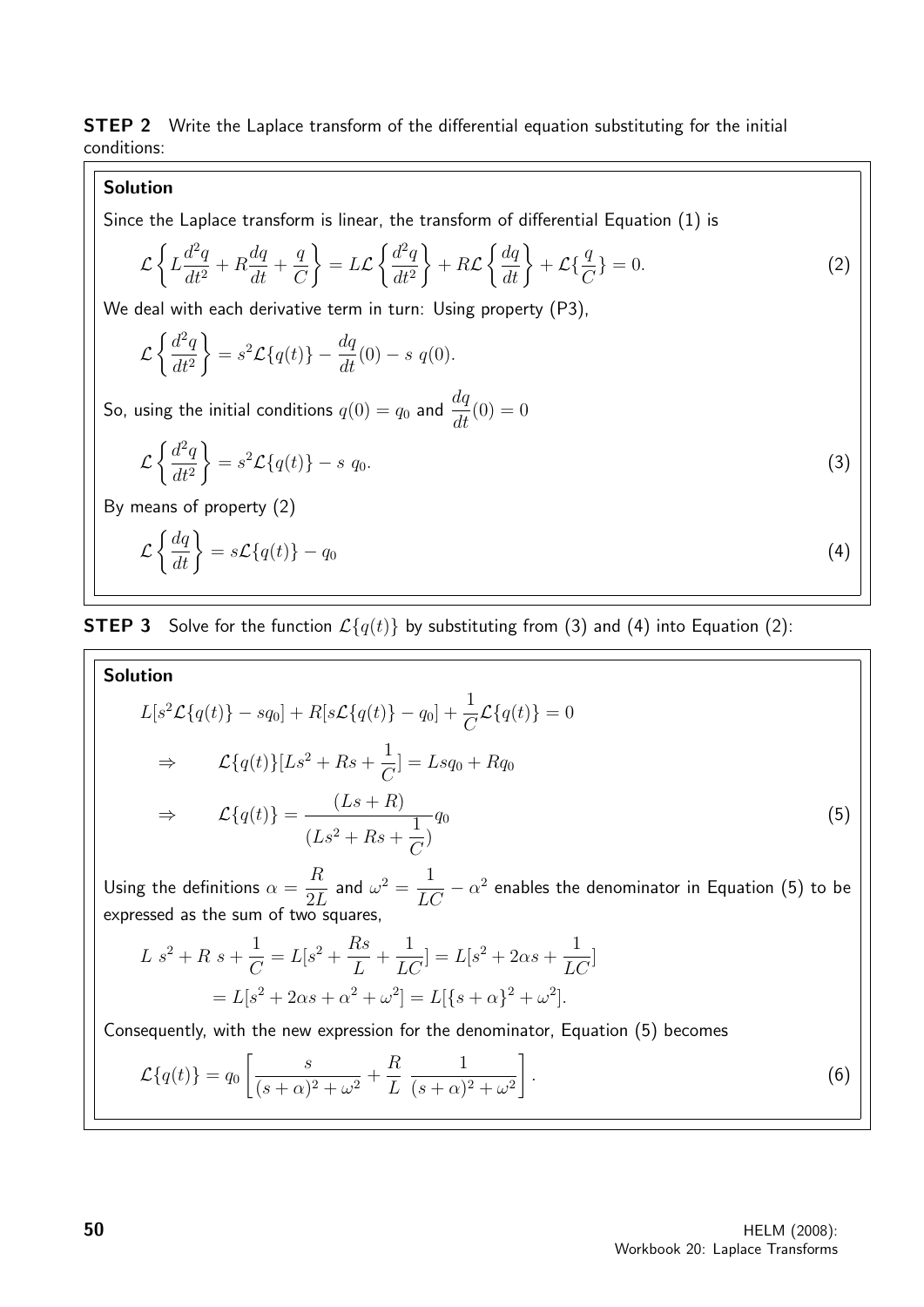

**STEP 4** Use the inverse Laplace transform to obtain  $q(t)$ :

#### Solution

The inverse Laplace transform is used to find  $q(t)$ .

Taking the inverse Laplace transform of Equation (6) and using the linearity properties

$$
\mathcal{L}^{-1}{\{\mathcal{L}{q(t)}\}} = q_0 \mathcal{L}^{-1}\left\{\frac{s}{(s+\alpha)^2 + \omega^2} + \frac{R}{L}\frac{1}{(s+\alpha)^2 + \omega^2}\right\}.
$$

Using property (P6) this can be written as

$$
q(t) = q_0 \mathcal{L}^{-1} \left\{ \frac{s + \alpha}{(s + \alpha)^2 + \omega^2} + \frac{-\alpha}{(s + \alpha)^2 + \omega^2} + \frac{R}{L\omega} \frac{\omega}{(s + \alpha)^2 + \omega^2} \right\}.
$$

Using the linearity of the Laplace transform again

$$
q(t) = q_0 \mathcal{L}^{-1} \left\{ \frac{s + \alpha}{(s + \alpha)^2 + \omega^2} \right\} + \mathcal{L}^{-1} \left\{ \frac{-\alpha}{(s + \alpha)^2 + \omega^2} \right\} + \mathcal{L}^{-1} \left\{ \frac{R}{L\omega} \frac{\omega}{(s + \alpha)^2 + \omega^2} \right\}.
$$
 (7)

Using properties (P1) and (P5)

$$
\mathcal{L}^{-1}\left\{\frac{s+\alpha}{(s+\alpha)^2+\omega^2}\right\} = e^{-\alpha t}\cos\omega t.
$$
 (8)

Similarly,

$$
\mathcal{L}^{-1}\left\{\frac{-\alpha}{(s+\alpha)^2+\omega^2}\right\} = -\left(\frac{\alpha}{\omega}\right)\left\{e^{-\alpha t}\sin \omega t\right\} \tag{9}
$$

and

$$
\mathcal{L}^{-1}\left\{\frac{R}{L\omega}\frac{\omega}{(s+a)^2+\omega^2}\right\} = \left(\frac{R}{L\omega}\right)e^{-\alpha t}\sin \omega t.
$$
\n(10)

Substituting (8), (9) and (10) in (7) gives

$$
q(t) = q_0 e^{-\alpha t} \left[ \cos \omega t + \left\{ -\frac{\alpha}{\omega} + \frac{R}{L\omega} \right\} e^{-\alpha t} \sin \omega t \right].
$$
 (11)

**STEP 5** Finally, show that for  $t > 0$  the solution is

$$
q(t) = q_0 e^{-\alpha t} [\cos \omega t + (\frac{\alpha}{\omega}) \sin \omega t]
$$
 where  $\alpha = \frac{R}{2L}$  and  $\omega^2 = \frac{1}{LC} - \alpha^2$ .

#### Solution

Substituting 
$$
\alpha = \frac{R}{2L}
$$
 in (11) gives  
\n
$$
q(t) = q_0 e^{-\alpha t} \left[ \cos \omega t + \left[ -\frac{\alpha}{\omega} + \frac{2\alpha}{\omega} \right] e^{-\alpha t} \sin \omega t \right]
$$
\n
$$
= q_0 e^{-\alpha t} [\cos \omega t + \frac{\alpha}{\omega} \sin \omega t]
$$

HELM (2008): Section 20.4: Solving Differential Equations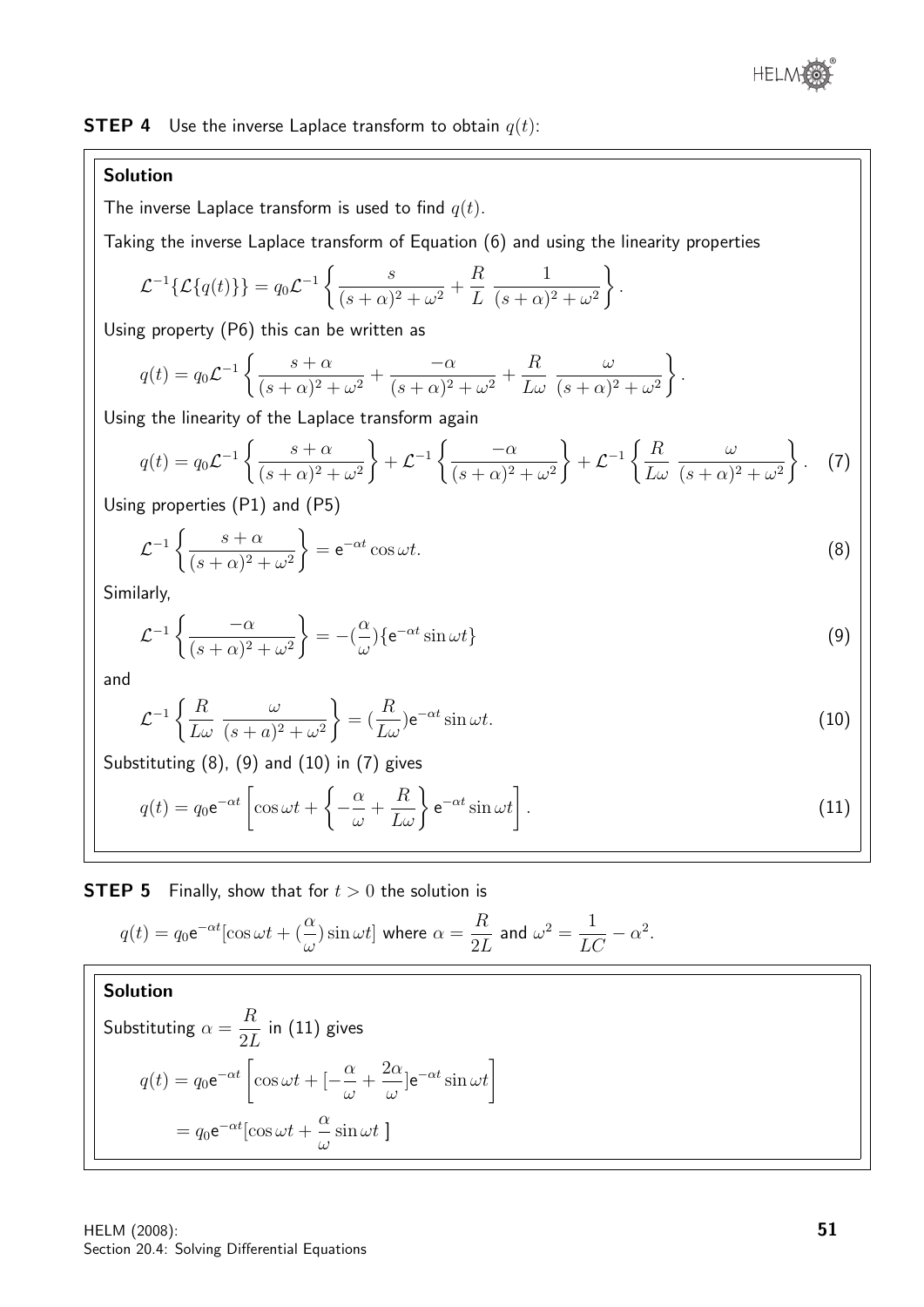

#### **Engineering Example 2**

#### **Deflection of a uniformly loaded beam**

#### Introduction

A uniformly loaded beam of length L is supported at both ends. The deflection  $y(x)$  is a function of horizontal position  $x$  and obeys the differential equation

$$
\frac{d^4y}{dx^4}(x) = \frac{1}{EI}q(x) \tag{1}
$$

where E is Young's modulus, I is the moment of inertia and  $q(x)$  is the load per unit length at point x. We assume in this problem that  $q(x) = q$  (a constant). The boundary conditions are (i) no deflection at  $x = 0$  and  $x = L$  (ii) no curvature of the beam at  $x = 0$  and  $x = L$ .





#### Problem in words

In addition to being subject to a uniformly distributed load, a beam is supported so that there is no deflection and no curvature of the beam at its ends. Applying a Laplace Transform to the differential equation (1), find the deflection of the beam as function of horizontal position along the beam.

#### Mathematical formulation of the problem

Find the equation of the curve  $y(x)$  assumed by the bending beam that solves (1). Use the coordinate system shown in Figure 1 where the origin is at the left extremity of the beam. In this coordinate system, the mathematical formulations of the boundary conditions which require that there is no deflection at  $x = 0$  and  $x = L$ , and that there is no curvature of the beam at  $x = 0$  and  $x = L$ , are

(a) 
$$
y(0) = 0
$$
  
\n(b)  $y(L) = 0$   
\n(c)  $\frac{d^2y}{dx^2}\Big|_{x=0} = 0$   
\n(d)  $\frac{d^2y}{dx^2}\Big|_{x=L} = 0$ 

Note that  $\frac{dy(x)}{dx}$  and  $\frac{d^2y(x)}{dx^2}$  $\frac{g(w)}{dx^2}$  are respectively the slope and the radius of curvature of the curve at point  $(x, y)$ .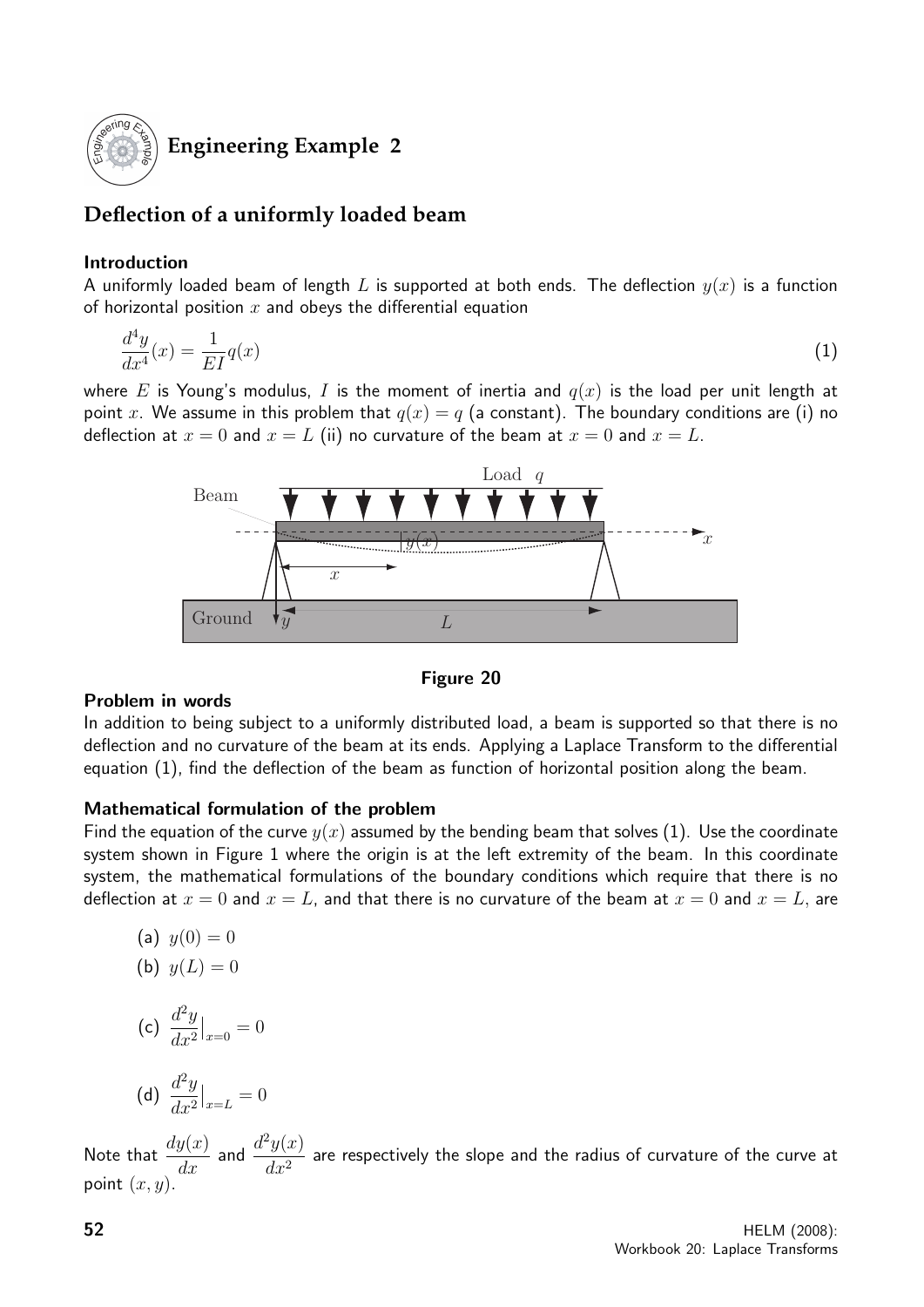

#### Mathematical analysis

The following Laplace transform properties are needed:

$$
\mathcal{L}\left\{\frac{d^n f(t)}{dt^n}\right\} = s^n F(s) - \sum_{k=1}^n s^{k-1} \left.\frac{d^{n-k} f}{dx^{n-k}}\right|_{x=0} \tag{P1}
$$

$$
\mathcal{L}\left\{1\right\} = 1/s\tag{P2}
$$

$$
\mathcal{L}\left\{t^{n}\right\} = n!/s^{n+1} \tag{P3}
$$

$$
\mathcal{L}^{-1}\left\{\mathcal{L}\left\{f(t)\right\}\right\} = f(t) \tag{P4}
$$

To solve a differential equation involving the unknown function  $f(t)$  using Laplace transforms

- (a) Write the Laplace transform of the differential equation using property (P1)
- (b) Solve for the function  $\mathcal{L}\left\{f(t)\right\}$  using properties (P2) and (P3)
- (c) Use the inverse Laplace transform to obtain  $f(t)$  using property (P4)

Using the linearity properties of the Laplace transform, (1) becomes

$$
\mathcal{L}\left\{\frac{d^4y}{dx^4}(x)\right\} - \mathcal{L}\left\{\frac{q}{EI}\right\} = 0.
$$

Using (P1) and (P2)

$$
s^{4}\mathcal{L}\{y(x)\} - \sum_{k=1}^{4} s^{k-1} \frac{d^{4-k}y}{dx^{4-k}} \bigg|_{x=0} - \frac{q}{EI} \frac{1}{s} = 0.
$$
 (2)

The four terms of the sum are

$$
\sum_{k=1}^{4} s^{k-1} \frac{d^{4-k}y}{dx^{4-k}} = \frac{d^3y}{dx^3} \bigg|_{x=0} + d \frac{d^2y}{dx^2} \bigg|_{x=0} + s^2 \frac{dy}{dx} \bigg|_{x=0} + s^3y(0).
$$

The boundary conditions give  $y(0) = 0$  and  $\frac{d^2y}{dx^2}$  $\frac{d^{2}y}{dx^{2}} = 0$ . So (2) becomes

$$
s^{4}L\{y(x)\} - \frac{d^{3}y}{dx^{3}}\bigg|_{x=0} - s^{2}\frac{dy}{dx}\bigg|_{x=0} - \frac{q}{EI}\frac{1}{s} = 0.
$$
 (3)

Here  $\frac{d^3y}{dx^3}$  $dx^3$  $\bigg|_{x=0}$ and  $\frac{dy}{dx}$  $dx$  $\bigg|_{x=0}$ are unknown constants, but they can be determined by using the remaining

two boundary conditions  $y(L) = 0$  and  $\frac{d^2y}{dt^2}$  $dx^2$  $\bigg|_{x=L}$  $= 0.$ Solving for  $\mathcal{L}\lbrace y(x)\rbrace$ , (3) leads to

$$
\mathcal{L}{y(x)} = \frac{1}{s^4} \left. \frac{d^3y}{dx^3} \right|_{x=0} + \frac{1}{s^2} \frac{dy}{dx} \bigg|_{x=0} + \frac{q}{EI} \left. \frac{1}{s^5} \right.
$$